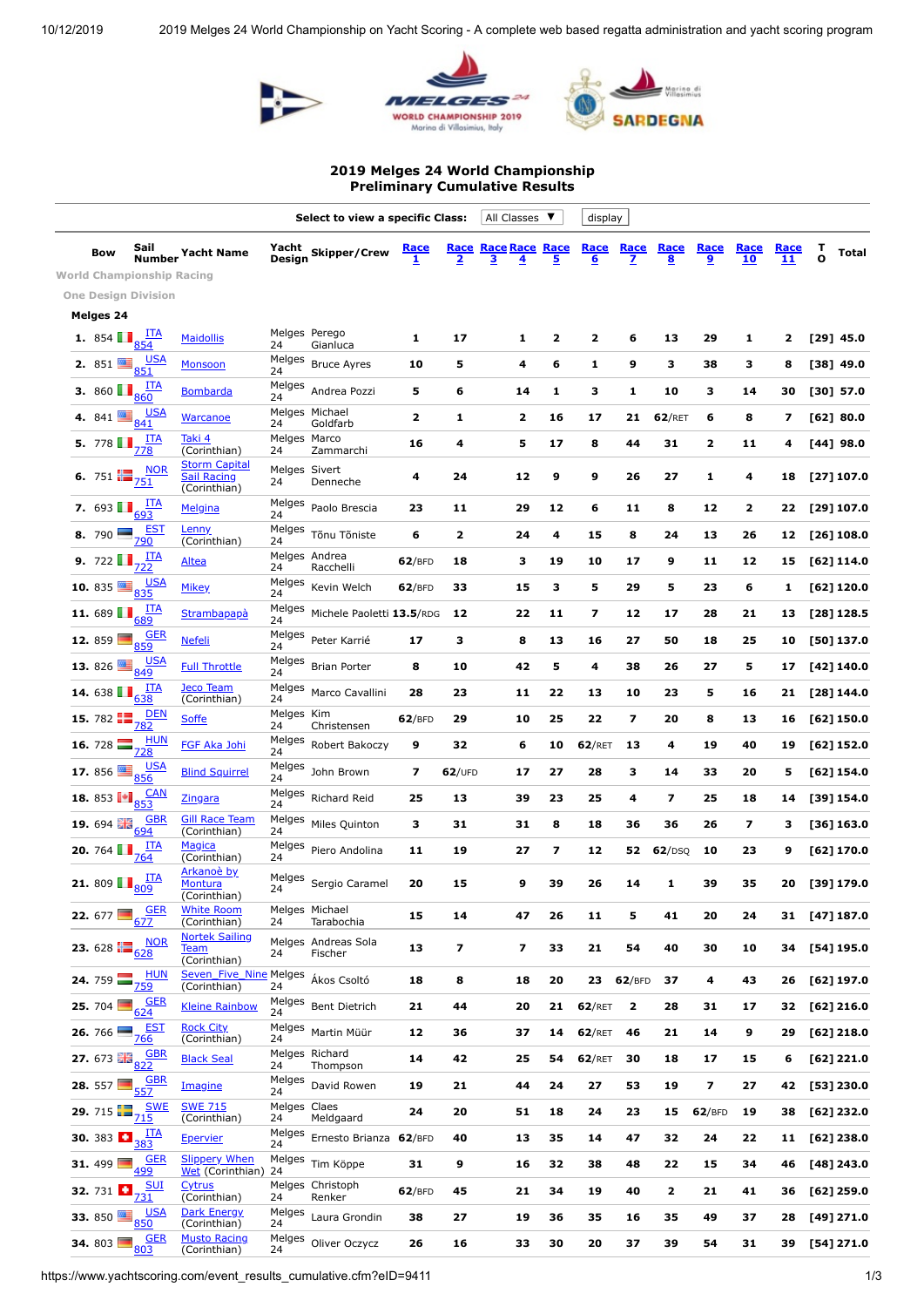10/12/2019 2019 Melges 24 World Championship on Yacht Scoring - A complete web based regatta administration and yacht scoring program **35.** 612 [GER](https://www.yachtscoring.com/boatdetail.cfm?Yacht_ID=180791) 612 [Laika](https://www.yachtscoring.com/boatdetail.cfm?Yacht_ID=180791) <u>Loma</u><br>(Corinthian) Melges Lennart Burke **34 39 45 29 32 39 16 34 30 23 [45] 276.0** 24 **36.** 546 **GBR**  $546$ **[New Tricks](https://www.yachtscoring.com/boatdetail.cfm?Yacht_ID=176075)** (Corinthian) Melges <sup>24</sup> Ben Stone **<sup>29</sup> <sup>28</sup> <sup>36</sup> <sup>40</sup> <sup>36</sup> <sup>28</sup> <sup>11</sup> <sup>41</sup> <sup>39</sup> <sup>37</sup> [41] 284.0 37.** 827  $\frac{NED}{\sqrt{2}}$ 827 Team Ke (Corinthian) Melges <sup>24</sup> Eelco Blok **<sup>44</sup> <sup>38</sup> <sup>23</sup> <sup>31</sup> <sup>33</sup> <sup>19</sup> <sup>44</sup> <sup>9</sup> <sup>44</sup> <sup>62</sup>**/BFD **[62] 285.0 38.** 382 D <u>SUI</u><br>382 nahi-Ail (Corinthian) Melges <sup>24</sup> Michael Good **<sup>43</sup> <sup>22</sup> <sup>30</sup> <sup>62</sup>**/SCP **<sup>31</sup> <sup>34</sup> <sup>52</sup> <sup>32</sup> <sup>28</sup> <sup>25</sup> [62] 297.0 39.** 643 AUT [Orca](https://www.yachtscoring.com/boatdetail.cfm?Yacht_ID=181050) Melges Helmut<br>
1943 Orca 24 Gottwald 24 Melges Helmut Gottwald **<sup>32</sup> <sup>41</sup> <sup>38</sup> <sup>37</sup> <sup>43</sup> <sup>15</sup> <sup>54</sup> <sup>37</sup> <sup>32</sup> <sup>35</sup> [54] 310.0 40.** <sup>760</sup> [UKR](https://www.yachtscoring.com/boatdetail.cfm?Yacht_ID=181415) 661 [Arctur](https://www.yachtscoring.com/boatdetail.cfm?Yacht_ID=181415) (Corinthian) Melges Vasyl Gureyev <sup>24</sup> Vasyl Gureyev **<sup>33</sup> <sup>54</sup> <sup>26</sup> <sup>45</sup> <sup>39</sup> <sup>25</sup> <sup>25</sup> <sup>46</sup> <sup>42</sup> <sup>33</sup> [54] 314.0 41.** 808  $\frac{1}{2}$   $\frac{NOR}{OR}$ [Party Girl](https://www.yachtscoring.com/boatdetail.cfm?Yacht_ID=168999) 24 Melges Jens Altern<br>24 Wathne Wathne **<sup>22</sup> <sup>46</sup> <sup>40</sup> <sup>15</sup> <sup>41</sup> <sup>41</sup> <sup>45</sup> <sup>40</sup> <sup>45</sup> <sup>43</sup> [46] 332.0 42.** 716  $\frac{\text{AUT}}{716}$ **[Pure](https://www.yachtscoring.com/boatdetail.cfm?Yacht_ID=170115)** (Corinthian) Melges Michael<br>Schineis  $24$ Melges Michael Schineis **<sup>62</sup>**/BFD **<sup>34</sup> <sup>35</sup> <sup>47</sup> <sup>30</sup> <sup>32</sup> <sup>29</sup> <sup>45</sup> <sup>36</sup> <sup>44</sup> [62] 332.0 43.** 761 [DEN](https://www.yachtscoring.com/boatdetail.cfm?Yacht_ID=178391) <sup>761</sup> [Top Gun](https://www.yachtscoring.com/boatdetail.cfm?Yacht_ID=178391) Melges <sup>24</sup> Peter Havn **<sup>27</sup> <sup>51</sup> <sup>43</sup> <sup>28</sup> <sup>29</sup> <sup>22</sup> <sup>43</sup> <sup>48</sup> <sup>47</sup> <sup>48</sup> [51] 335.0 44.** 821 **b** 821 [Andele](https://www.yachtscoring.com/boatdetail.cfm?Yacht_ID=180585) Melges Jörg Hotz <sup>24</sup> Jörg Hotz **<sup>30</sup> <sup>37</sup> <sup>34</sup> <sup>38</sup> <sup>37</sup> <sup>24</sup> <sup>47</sup> <sup>36</sup> <sup>62</sup>**/RET **<sup>62</sup>**/DNC **[62] 345.0 45.** <sup>646</sup> [EST](https://www.yachtscoring.com/boatdetail.cfm?Yacht_ID=181417) 646 [Yes Sir No Sir](https://www.yachtscoring.com/boatdetail.cfm?Yacht_ID=181417) (Corinthian) Melges <sup>24</sup> Anu Reiman **<sup>36</sup> <sup>52</sup> <sup>46</sup> <sup>43</sup> <sup>42</sup> <sup>43</sup> <sup>51</sup> <sup>22</sup> <sup>38</sup> <sup>27</sup> [52] 348.0 46.** 590  $\frac{1}{\sqrt{590}}$ <sup>590</sup> [Sonica](https://www.yachtscoring.com/boatdetail.cfm?Yacht_ID=174589) Melges <sup>24</sup> Enrico Civello **<sup>62</sup>**/BFD **<sup>35</sup> <sup>32</sup> <sup>51</sup> <sup>45</sup> <sup>18</sup> <sup>33</sup> <sup>62</sup>**/BFD **<sup>54</sup> <sup>24</sup> [62] 354.0** 47. 828 **FR**<sub>838</sub> **[Kiss](https://www.yachtscoring.com/boatdetail.cfm?Yacht_ID=171645)** (Corinthian)  $\frac{M}{24}$ <sup>24</sup> David Pinner **<sup>62</sup>**/BFD **<sup>30</sup> <sup>28</sup> <sup>41</sup> <sup>40</sup> <sup>33</sup> <sup>49</sup> <sup>35</sup> <sup>53</sup> <sup>49</sup> [62] 358.0 48.** 683  $\frac{SNE}{\sqrt{3}}$ 683 [Exilia Racing](https://www.yachtscoring.com/boatdetail.cfm?Yacht_ID=181412) (Corinthian) Melges Kristoffer Borre <sup>24</sup> Kristoffer Borre **<sup>40</sup> <sup>26</sup> <sup>55</sup> <sup>42</sup> <sup>34</sup> <sup>20</sup> <sup>46</sup> <sup>50</sup> <sup>62</sup>**/DNF **<sup>62</sup>**/DNC **[62] 375.0 49.** <sup>567</sup> [GER](https://www.yachtscoring.com/boatdetail.cfm?Yacht_ID=179764) 567 [Phonobloc](https://www.yachtscoring.com/boatdetail.cfm?Yacht_ID=179764)<br>(Corinthian) Melges <sup>24</sup> Thomas Beck **<sup>47</sup> <sup>62</sup>**/UFD **<sup>48</sup> <sup>50</sup> <sup>47</sup> <sup>50</sup> <sup>6</sup> <sup>42</sup> <sup>29</sup> <sup>62</sup>**/BFD **[62] 381.0 50.** 636 **I** 636 **[Marrakech](https://www.yachtscoring.com/boatdetail.cfm?Yacht_ID=181416)** Expre Corinthian) Melges <sup>24</sup> Roberto Doria **<sup>41</sup> <sup>25</sup> <sup>50</sup> <sup>53</sup> <sup>54</sup> <sup>31</sup> <sup>38</sup> <sup>43</sup> <sup>46</sup> <sup>62</sup>**/DNC **[62] 381.0 51.** <sup>752</sup> [AUT](https://www.yachtscoring.com/boatdetail.cfm?Yacht_ID=170462) 752 [Angry Dragon](https://www.yachtscoring.com/boatdetail.cfm?Yacht_ID=170462) (Corinthian) Melges <sup>24</sup> Norbert Voith **<sup>62</sup>**/BFD **<sup>55</sup> <sup>41</sup> <sup>44</sup> <sup>50</sup> <sup>59</sup> <sup>42</sup> <sup>47</sup> <sup>33</sup> <sup>40</sup> [62] 411.0 52.** 664  $\frac{DEN}{C4}$ 664 [Bad Girl](https://www.yachtscoring.com/boatdetail.cfm?Yacht_ID=187355) (Corinthian) Melges <sup>24</sup> Kim Fogde **<sup>49</sup> <sup>53</sup> <sup>57</sup> <sup>55</sup> <sup>44</sup> <sup>45</sup> <sup>55</sup> <sup>16</sup> <sup>50</sup> <sup>62</sup>**/DNC **[62] 424.0 53.** 584  $\prod_{n=0}^{n}$ 584 [Eurosia XM](https://www.yachtscoring.com/boatdetail.cfm?Yacht_ID=181485) (Corinthian) Melges Lorenzo 24 Moncada **<sup>48</sup> <sup>56</sup> <sup>49</sup> <sup>62</sup>**/DNF **<sup>49</sup> <sup>58</sup> <sup>30</sup> <sup>57</sup> <sup>49</sup> <sup>41</sup> [62] 437.0 54.** 429 **I**  $\frac{1 \text{T A}}{429}$ [Sonica Sails](https://www.yachtscoring.com/boatdetail.cfm?Yacht_ID=187893) (Corinthian) Melges <sup>24</sup> Albatros Turco **<sup>46</sup> <sup>57</sup> <sup>59</sup> <sup>58</sup> <sup>62</sup>**/DSQ **<sup>56</sup> <sup>12</sup> <sup>56</sup> <sup>52</sup> <sup>45</sup> [62] 441.0 55.** 763  $H_{\text{L}}$ [Techno-Trade](https://www.yachtscoring.com/boatdetail.cfm?Yacht_ID=181229)  $24$ Melges Ferenc **Schwarcz 50 62**/DNE **53 48 62**/RET **42 34 44 48 62**/BFD **[62] 443.0 56.** 327  $\Box$ २२7 **Ballyhoo** [Reloaded](https://www.yachtscoring.com/boatdetail.cfm?Yacht_ID=174510)<br>(Corinthian) Melges Martin 24 Thiermann **<sup>35</sup> <sup>49</sup> <sup>52</sup> <sup>52</sup> <sup>46</sup> <sup>55</sup> <sup>53</sup> <sup>53</sup> <sup>56</sup> <sup>52</sup> [56] 447.0 57.** 461  $\frac{G}{\sqrt{1}}$  $161$ [Born in Fire](https://www.yachtscoring.com/boatdetail.cfm?Yacht_ID=187298) (Corinthian) Melges Pascal Radue <sup>24</sup> Pascal Radue **<sup>37</sup> <sup>47</sup> <sup>54</sup> <sup>49</sup> <sup>48</sup> <sup>35</sup> <sup>57</sup> <sup>62</sup>**/DNC **<sup>62</sup>**/DNC **<sup>62</sup>**/DNC **[62] 451.0 58.** 333  $\frac{100}{22}$   $\frac{GBR}{22}$ 333 [Missbehavin](https://www.yachtscoring.com/boatdetail.cfm?Yacht_ID=179798) (Corinthian) Melges<br>Robert Cubitt <sup>24</sup> Robert Cubitt **<sup>39</sup> <sup>48</sup> <sup>56</sup> <sup>59</sup> <sup>62</sup>**/RET **<sup>51</sup> <sup>48</sup> <sup>55</sup> <sup>51</sup> <sup>47</sup> [62] 454.0 59.** 272 **GBR** 272 [Liquidity Risk](https://www.yachtscoring.com/boatdetail.cfm?Yacht_ID=171045) (Corinthian) Melges Samuel Cox <sup>24</sup> Samuel Cox **<sup>45</sup> <sup>43</sup> <sup>61</sup> <sup>57</sup> <sup>51</sup> <sup>49</sup> <sup>56</sup> <sup>51</sup> <sup>57</sup> <sup>51</sup> [61] 460.0 60.** 647  $\Box$ <sup>647</sup> [Ace](https://www.yachtscoring.com/boatdetail.cfm?Yacht_ID=181057) Melges Victor 24 Pruchniewski **<sup>51</sup> <sup>58</sup> <sup>58</sup> <sup>60</sup> <sup>52</sup> <sup>60</sup> <sup>59</sup> <sup>52</sup> <sup>55</sup> <sup>50</sup> [60] 495.0 61.** 516  $\frac{18}{26}$ ,  $\frac{GBR}{16}$ 516 [Yikes](https://www.yachtscoring.com/boatdetail.cfm?Yacht_ID=169242) (Corinthian) Melges Patrick Wilton <sup>24</sup> Patrick Wilton **<sup>42</sup> <sup>59</sup> <sup>60</sup> <sup>56</sup> <sup>53</sup> <sup>57</sup> <sup>58</sup> <sup>62</sup>**/DNC **<sup>62</sup>**/DNC **<sup>62</sup>**/DNC **[62] 509.0**

|                                        | Circle/Course                   |                                            |                     | <b>Race Number</b>                                                                            |             | <b>Race Notes</b>                      |                                 |                |           |                                 |           |                |                          |            |                   |              |  |
|----------------------------------------|---------------------------------|--------------------------------------------|---------------------|-----------------------------------------------------------------------------------------------|-------------|----------------------------------------|---------------------------------|----------------|-----------|---------------------------------|-----------|----------------|--------------------------|------------|-------------------|--------------|--|
| World Championship                     |                                 |                                            | 3                   |                                                                                               |             | Race #3 has been Abandoned by the Jury |                                 |                |           |                                 |           |                |                          |            |                   |              |  |
|                                        |                                 |                                            |                     | 2019 Melges 24 World Championship<br><b>Corinthian Teams - Preliminary Cumulative Results</b> |             |                                        |                                 |                |           |                                 |           |                |                          |            |                   |              |  |
| <b>Bow</b>                             | Sail<br><b>Number</b>           | <b>Yacht Name</b>                          | Yacht<br>Design     | Skipper/Crew                                                                                  | <b>Race</b> | $\overline{\mathbf{2}}$                | <b>Race Race Race Race</b><br>3 | 5              | Race<br>6 | Race<br>$\overline{\mathbf{z}}$ | Race<br>8 | Race<br>9      | Race<br>10               | Race<br>11 | т<br>$\mathbf{o}$ | <b>Total</b> |  |
|                                        | World Championship Racing       |                                            |                     |                                                                                               |             |                                        |                                 |                |           |                                 |           |                |                          |            |                   |              |  |
|                                        | <b>One Design Division</b>      |                                            |                     |                                                                                               |             |                                        |                                 |                |           |                                 |           |                |                          |            |                   |              |  |
| <b>Melges 24</b>                       |                                 |                                            |                     |                                                                                               |             |                                        |                                 |                |           |                                 |           |                |                          |            |                   |              |  |
| <b>1.</b> 778 $\frac{\text{IIA}}{778}$ |                                 | Taki 4                                     | Melges Marco<br>24  | Zammarchi                                                                                     | 16          | 4                                      | 5                               | 17             | 8         | 44                              | 31        | $\overline{2}$ | 11                       | 4          |                   | $[44]$ 98.0  |  |
|                                        | 2. 751 $\frac{NOR}{751}$        | <b>Storm Capital</b><br><b>Sail Racing</b> | Melges Sivert<br>24 | Denneche                                                                                      | 4           | 24                                     | 12                              | 9              | 9         | 26                              | 27        | 1              | 4                        | 18         |                   | [27] 107.0   |  |
| <b>3.</b> 790 $\frac{EST}{790}$        |                                 | Lenny                                      | Melges<br>24        | Tõnu Tõniste                                                                                  | 6           | $\overline{\mathbf{2}}$                | 24                              | 4              | 15        | 8                               | 24        | 13             | 26                       | 12         |                   | [26] 108.0   |  |
|                                        | 4. 638 $\frac{\text{ITA}}{638}$ | <b>Jeco Team</b>                           | Melges<br>24        | Marco Cavallini                                                                               | 28          | 23                                     | 11                              | 22             | 13        | 10                              | 23        | 5              | 16                       | 21         |                   | [28] 144.0   |  |
|                                        | 5. 694 $\frac{GBR}{694}$        | <b>Gill Race Team</b>                      | Melges<br>24        | Miles Quinton                                                                                 | з           | 31                                     | 31                              | 8              | 18        | 36                              | 36        | 26             | $\overline{\phantom{a}}$ | з          |                   | [36] 163.0   |  |
| 6. 764 $\blacksquare$                  | $\frac{ITA}{764}$               | Magica                                     | Melges<br>24        | Piero Andolina                                                                                | 11          | 19                                     | 27                              | $\overline{ }$ | 12        | 52                              | 62/DSQ    | 10             | 23                       | 9          |                   | [62] 170.0   |  |
| 7. 809 $\blacksquare$                  | $rac{\overline{ITA}}{809}$      | Arkanoè by<br><b>Montura</b>               | Melges<br>24        | Sergio Caramel                                                                                | 20          | 15                                     | 9                               | 39             | 26        | 14                              | 1         | 39             | 35                       | 20         |                   | [39] 179.0   |  |
|                                        | 8. 677 $\frac{GER}{677}$        | <b>White Room</b>                          | 24                  | Melges Michael<br>Tarabochia                                                                  | 15          | 14                                     | 47                              | 26             | 11        | 5                               | 41        | 20             | 24                       | 31         |                   | [47] 187.0   |  |
| 9. $628$ $\blacksquare$                | <b>NOR</b>                      | <b>Nortek Sailing</b>                      |                     | Melges Andreas Sola                                                                           | 13          | 7                                      | $\overline{ }$                  | 33             | 21        | 54                              | 40        | 30             | 10                       | 34         |                   | [54] 195.0   |  |

https://www.yachtscoring.com/event\_results\_cumulative.cfm?eID=9411 2/3